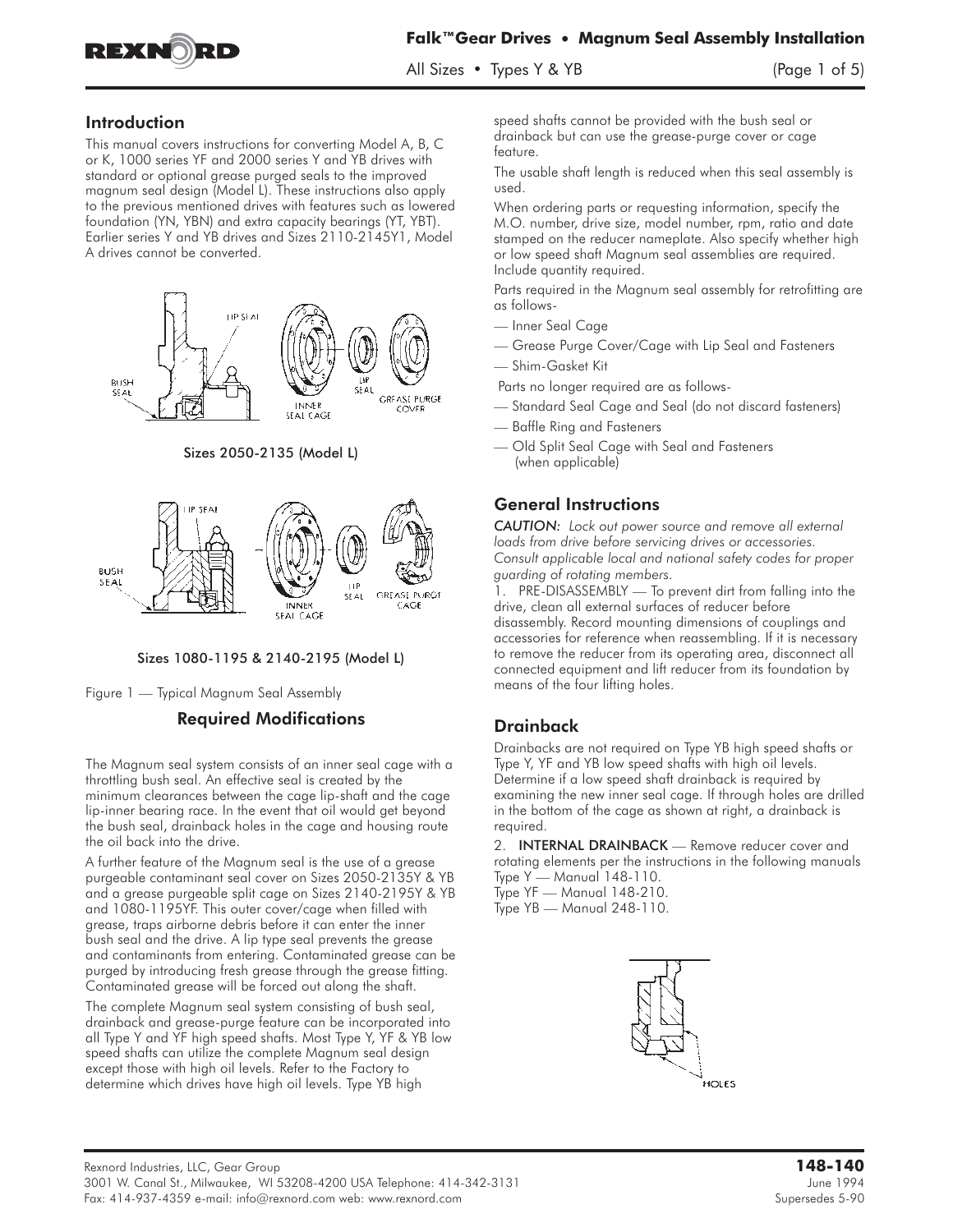# **Magnum Seal Assembly Installation • Falk™ Gear Drives**



- A. Drill holes in housing for each shaft extension to create an internal drain system. Refer to Tables1&2 on Page 2 to determine which figure number to follow for drilling of drainback holes.
- B. Replace parts and reassemble housing per the appropriate manuals mentioned above.
- C. Install Magnum seal assembly per Manual 148-130 as follows:
- C1. Type Y, Sizes 2050-2135 Figure 1, Section 1.
- C2. Type Y, Sizes 2140-2195 & Type YF, Sizes 1080-1195 - Figure 4 (Section II; for drives with high oil levels) Figure 6 (Section IV; low oil levels) or Figure 7 (Section IV; for split seal).
- C3. Type YB, Low Speed Shaft, Sizes 2050-2135 Same as C1 above. Type YB, Low Speed Shaft, Sizes 2140-2195 - Same as C2 above.
- C4. Type YB, High Speed Shaft, All Sizes Figure 1 (Section 1; standard cage) Figure 3 (Section 11; split cage) or Figure 5 (Section III; split cage with split seals).
- D. Figure 7 only Remove lower pipe plug from inner seal cage and using commercially available hardware, connect each seal cage to the drilled hole with tubing or piping.
- **3.** EXTERIOR PIPING TO DRIVE DRAIN **—** Remove old seal assemblies and install Magnum seal assemblies per step 2C. Using commercially available tubing or piping and hardware, connect each inner seal cage to drive drain.

#### TABLE 1 — Type YF

| <b>DRIVE SIZE</b>    | <b>Shaft (High or Low</b><br>Speed) | <b>Ratio Range</b> | Figure No.                |
|----------------------|-------------------------------------|--------------------|---------------------------|
| 1080                 | LS                                  | All                | $\gamma$                  |
|                      | HS                                  | 1.84 thru 4.57     | 2 or $7\star$             |
|                      | <b>HS</b>                           | 5.06 thru 7.59     | 2                         |
| 1090                 | LS                                  | All                | $\gamma$                  |
|                      | <b>HS</b>                           | 1.84 thru 5.06     | 2 or $7\star$             |
|                      | HS                                  | 5.60 thru 7.59     | $\overline{2}$            |
| 1100                 | LS<br><b>HS</b>                     | All                | $\gamma$<br>2 or $7\star$ |
| 1110                 | LS<br>HS                            | All                | 2<br>2 or $7\star$        |
| 1120                 | LS                                  | All                | $\gamma$                  |
| 1125                 | <b>HS</b>                           |                    | 2 or $7*$                 |
| 1130                 | LS                                  | All                | 2                         |
| 1135                 | HS                                  |                    | 2 or $7\star$             |
| 1140<br>thru<br>1195 | LS<br>HS                            | All                | $\frac{2}{2}$             |

- If spherical roller bearing is not pinned in housing base bore, use Figure 2. If bearing is pinned, use Figure 7.

## TABLE 2 — Types Y & YB

| <b>DRIVE</b><br><b>SIZE</b> | Reduction                                          | Shaft (High or<br>Low Speed) | Figure No.                                                   |
|-----------------------------|----------------------------------------------------|------------------------------|--------------------------------------------------------------|
| 2050                        | Y1, 2, 3 & YB2, 3, 4<br>Y1<br>Y <sub>2</sub><br>Y3 | LS<br>HS<br>ΗS<br>ΗS         | $\begin{array}{c} 2 \\ 5 \\ 2 \end{array}$<br>$\overline{6}$ |
| 2060                        | Y1, 2, 3 & YB2, 3, 4<br>Y1<br>Y2<br>Y3             | LS<br>ΗS<br>HŚ<br>ΗS         | $\begin{array}{c}\n2 \\ 5 \\ 2 \\ 6\n\end{array}$            |
| 2070                        | Y1, 2, 3 & YB2, 3, 4<br>Y1<br>Y2<br>Y3             | LS<br>HS<br>ΗS<br>HS         | $\frac{2}{2}$<br>5<br>4                                      |
| 2080                        | Y1, 2, 3 & YB2, 3, 4<br>Y1<br>Y2<br>Y3             | LS<br>НS<br>HŚ<br>ΗS         | $\frac{2}{2}$<br>$\overline{4}$                              |
| 2090                        | Y1, 2, 3 & YB2, 3, 4<br>Y1<br>Y2<br>Y3             | LS<br>HS<br>ΗS<br>HS         | $\begin{array}{c}\n2 \\ 2 \\ 3\n\end{array}$                 |
| 2100                        | Y1, 2, 3 & YB2, 3, 4<br>Y1<br>Y2<br>Y3             | LS<br>HS<br>HS<br>HS         | $\begin{array}{c}\n2 \\ 2 \\ 3\n\end{array}$                 |
| 2110                        | Y1, 2, 3 & YB2, 3, 4<br>Y1, 2<br>Ý3                | LS<br>ΗS<br>ΗS               | $\overline{2}$<br>$\frac{2}{3}$                              |
| 2120<br>2125                | Y1, 2, 3 & YB2, 3, 4<br>$\frac{Y1}{Y3}$            | LS<br>HS<br>ΗS               | $\frac{2}{3}$                                                |
| 2130<br>2136                | Y1, 2, 3 & YB2, 3, 4<br>Y1, 2<br>Y3                | LS<br>HS<br>ΗS               | $\frac{2}{2}$<br>$\overline{3}$                              |
| 2140<br>2145                | Y1, 2, 3 & YB2, 3<br>Y <sub>2</sub><br>Y3          | LS<br>ΗS<br>ΗS               | $\frac{2}{2}$<br>3                                           |
| 2150<br>2155                | Y2, 3 & YB2, 3<br>Υ2<br>Y3                         | LS<br>HS<br>ΗS               | $\frac{2}{2}$<br>3                                           |
| 2160<br>2165                | Y2, 3 & YB2, 3<br>Y2<br>Y3                         | LS<br>ΗS<br>HS               | $\overline{2}$<br>$\frac{2}{3}$                              |
| 2170<br>2175                | Y2, 3 & YB2, 3<br>Y2, 3                            | LS<br>ΗS                     | $\overline{2}$<br>$\overline{2}$                             |
| 2180<br>2185                | Y2, 3 & YB2, 3<br>Y2, 3                            | LS.<br>ΗS                    | $\sqrt{2}$<br>$\boldsymbol{2}$                               |
| 2190<br>2195                | Y2, 3 & YB2, 3<br>Y2, 3                            | LS<br>ΗS                     | $\overline{2}$<br>$\overline{2}$                             |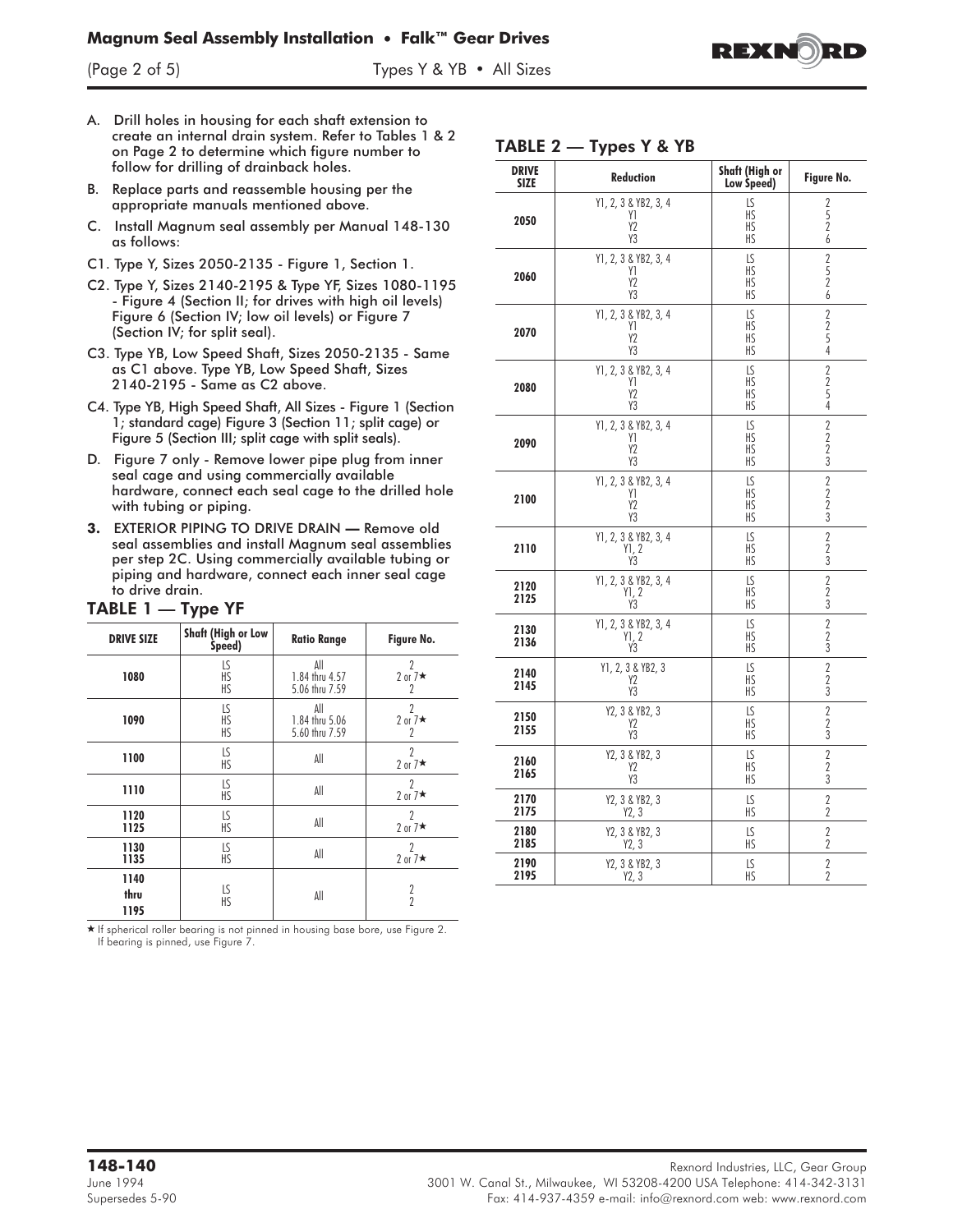

All Sizes • Types Y & YB

|  |  |  |  | TABLE 3 - Figure 2, Type Y & YB Drainback Dimensions |
|--|--|--|--|------------------------------------------------------|
|--|--|--|--|------------------------------------------------------|

| <b>DRIVE</b> | Reduction                                                              | <b>Dimensions - Inches</b>               |                              |                                  |                              |                                |                                  |                              |                                 |                                  |                                                      |
|--------------|------------------------------------------------------------------------|------------------------------------------|------------------------------|----------------------------------|------------------------------|--------------------------------|----------------------------------|------------------------------|---------------------------------|----------------------------------|------------------------------------------------------|
| <b>SIZE</b>  |                                                                        | <b>Shaft</b>                             | A                            | B                                | $\mathsf{C}$                 | D                              | E                                | F                            | G                               | н.                               | J (NPT)                                              |
| 2050         | Y1, 2, 3 & YB2, 3, 4                                                   | LS                                       | 0.50                         | 0.375                            | 2.50                         | 3.12                           | 0.332                            | 0.75                         | 5.00                            | 0.332                            | $1/8 - 27$                                           |
|              | Y <sub>2</sub>                                                         | <b>HS</b>                                | 0.50                         | 0.375                            | 2.88                         | 2.00                           | 0.250                            | 0.75                         | 4.25                            | 0.332                            | $1/8 - 27$                                           |
| 2060         | Y1, 2, 3 & YB2, 3, 4                                                   | LS                                       | 0.50                         | 0.375                            | 2.12                         | 3.75                           | 0.332                            | 0.75                         | 5.00                            | 0.332                            | $1/8 - 27$                                           |
|              | Y <sub>2</sub>                                                         | <b>HS</b>                                | 0.50                         | 0.375                            | 2.88                         | 2.00                           | 0.250                            | 0.75                         | 4.25                            | 0.332                            | $1/8 - 27$                                           |
| 2070         | Y1, 2, 3 & YB2, 3, 4                                                   | LS                                       | 0.50                         | 0.375                            | 2.88                         | 3.75                           | 0.332                            | 0.75                         | 5.75                            | 0.332                            | $1/8 - 27$                                           |
|              | Y1                                                                     | <b>HS</b>                                | 0.50                         | 0.375                            | 3.25                         | 2.88                           | 0.332                            | 0.75                         | 5.50                            | 0.332                            | $1/8 - 27$                                           |
| 2080         | Y1, 2, 3 & YB2, 3, 4                                                   | LS                                       | 0.50                         | 0.375                            | 2.50                         | 4.25                           | 0.332                            | 0.75                         | 6.00                            | 0.332                            | $1/8 - 27$                                           |
|              | Y1                                                                     | <b>HS</b>                                | 0.50                         | 0.375                            | 2.50                         | 3.12                           | 0.332                            | 0.75                         | 5.00                            | 0.332                            | $1/8 - 27$                                           |
| 2090         | Y1, 2, 3 & YB2, 3, 4                                                   | LS                                       | 0.50                         | 0.375                            | 3.00                         | 4.75                           | 0.332                            | 0.75                         | 6.50                            | 0.332                            | $1/8 - 27$                                           |
|              | Y1                                                                     | HS                                       | 0.50                         | 0.375                            | 2.50                         | 3.12                           | 0.332                            | 0.75                         | 5.00                            | 0.332                            | $1/8 - 27$                                           |
|              | Y <sub>2</sub>                                                         | <b>HS</b>                                | 0.50                         | 0.375                            | 3.25                         | 2.88                           | 0.332                            | 0.75                         | 5.50                            | 0.332                            | $1/8 - 27$                                           |
| 2100         | Y1, 2, 3 & YB2, 3, 4                                                   | LS                                       | 0.50                         | 0.375                            | 3.12                         | 5.25                           | 0.332                            | 0.75                         | 7.50                            | 0.332                            | $1/8 - 27$                                           |
|              | Y1                                                                     | <b>HS</b>                                | 0.50                         | 0.375                            | 3.12                         | 3.75                           | 0.332                            | 0.75                         | 6.00                            | 0.332                            | $1/8 - 27$                                           |
|              | Y <sub>2</sub>                                                         | HS                                       | 0.50                         | 0.375                            | 3.25                         | 2.88                           | 0.332                            | 0.75                         | 5.50                            | 0.332                            | $1/8 - 27$                                           |
| 2110         | Y1, 2, 3 & YB2, 3, 4                                                   | LS                                       | 0.50                         | 0.375                            | 4.25                         | 6.38                           | 0.332                            | 0.75                         | 8.00                            | 0.332                            | $1/8 - 27$                                           |
|              | YT1, 2, 3 & YBT2, 3, 4                                                 | LS                                       | 0.50                         | 0.375                            | 4.75                         | 6.38                           | 0.332                            | 1.00                         | 8.00                            | 0.332                            | $1/8 - 27$                                           |
|              | Y1                                                                     | HS                                       | 0.50                         | 0.375                            | 3.50                         | 4.25                           | 0.332                            | 0.75                         | 7.00                            | 0.332                            | $1/8 - 27$                                           |
|              | Y2                                                                     | <b>HS</b>                                | 0.50                         | 0.375                            | 2.98                         | 3.12                           | 0.332                            | 0.75                         | 5.48                            | 0.332                            | $1/8 - 27$                                           |
| 2120<br>2125 | Y1, 2, 3 & YB2, 3, 4<br>YT1, 2, 3 & YBT2, 3, 4<br>Y1<br>Y <sub>2</sub> | LS<br>$\overline{LS}$<br>HS<br>HS        | 0.50<br>0.50<br>0.50<br>0.50 | 0.375<br>0.375<br>0.375<br>0.375 | 3.75<br>2.50<br>3.50<br>3.12 | 5.75<br>7.00<br>4.25<br>3.75   | 0.332<br>0.332<br>0.332<br>0.332 | 0.75<br>0.75<br>0.75<br>0.75 | 8.50<br>8.50<br>7.00<br>6.00    | 0.332<br>0.332<br>0.332<br>0.332 | $1/8 - 27$<br>$1/8 - 27$<br>$1/8 - 27$<br>$1/8 - 27$ |
| 2130<br>2135 | Y1, 2, 3 & YB2, 3, 4<br>YT1, 2, 3 & YBT2, 3, 4<br>Y1<br>Y2             | LS<br>LS<br>HS<br><b>HS</b>              | 0.44<br>0.44<br>0.50<br>0.50 | 0.312<br>0.312<br>0.375<br>0.375 | 4.18<br>3.62<br>4.62<br>3.12 | 7.00<br>7.00<br>4.75<br>3.75   | 0.332<br>0.332<br>0.332<br>0.332 | 0.75<br>0.75<br>0.75<br>0.75 | 9.50<br>9.50<br>8.50<br>6.00    | 0.332<br>0.332<br>0.332<br>0.332 | $1/8 - 27$<br>$1/8 - 27$<br>$1/8 - 27$<br>$1/8 - 27$ |
| 2140         | Y & YT1, 2, 3 & YB & YBT2, 3                                           | LS                                       | 0.75                         | 0.562                            | 2.75                         | 7.50                           | 0.438                            | 1.12                         | 9.00                            | 0.438                            | $1/4 - 18$                                           |
| 2145         | Y & YT2                                                                | HS                                       | 0.75                         | 0.375                            | 3.50                         | 4.25                           | 0.332                            | 1.00                         | 7.00                            | 0.332                            | $1/8 - 27$                                           |
| 2150         | Y & YT1, 2, 3 & YB & YBT2, 3                                           | LS                                       | 0.75                         | 0.562                            | 2.75                         | 8.00                           | 0.438                            | 1.12                         | 9.50                            | 0.438                            | $1/4-18$                                             |
| 2155         | Y & YT2                                                                | <b>HS</b>                                | 0.50                         | 0.375                            | 3.50                         | 4.75                           | 0.332                            | 0.75                         | 7.50                            | 0.332                            | $1/8 - 27$                                           |
| 2160         | Y & YT1, 2, 3 & YB & YBT2, 3                                           | LS                                       | 0.75                         | 0.562                            | 2.75                         | 8.62                           | 0.438                            | 1.12                         | 10.25                           | 0.438                            | $1/4-18$                                             |
| 2165         | Y & YT2                                                                | HS                                       | 0.75                         | 0.375                            | 4.25                         | 5.25                           | 0.332                            | 1.00                         | 9.00                            | 0.332                            | $1/8 - 27$                                           |
| 2170<br>2175 | Y2, 3 & YB2, 3<br>YT2, 3 & YBT2, 3<br>Y2<br>Y3                         | LS<br>LS<br><b>HS</b><br><b>HS</b>       | 0.75<br>0.75<br>0.75<br>0.75 | 0.562<br>0.562<br>0.375<br>0.375 | 3.75<br>2.88<br>3.00<br>4.94 | 9.50<br>9.50<br>5.75<br>3.75   | 0.438<br>0.438<br>0.332<br>0.332 | 1.12<br>1.12<br>1.00<br>1.00 | 11.25<br>11.25<br>7.88<br>7.88  | 0.438<br>0.438<br>0.332<br>0.332 | $1/4-18$<br>$1/4-18$<br>$1/8 - 27$                   |
| 2180<br>2185 | Y2, 3 & YB2, 3<br>YT2, 3 & YBT2, 3<br>Y <sub>2</sub><br>Y3             | LS<br>LS<br><b>HS</b><br>$\overline{HS}$ | 0.75<br>0.75<br>0.75<br>0.75 | 0.562<br>0.562<br>0.562<br>0.375 | 3.75<br>2.88<br>4.88<br>4.88 | 10.38<br>10.38<br>6.38<br>3.75 | 0.438<br>0.438<br>0.438<br>0.332 | 1.12<br>1.12<br>1.12<br>1.00 | 12.00<br>12.00<br>10.00<br>7.75 | 0.438<br>0.438<br>0.438<br>0.332 | $1/4-18$<br>$1/4-18$<br>$1/4-18$<br>$1/8 - 27$       |
| 2190<br>2195 | Y2, 3 & YB2, 3<br>YT2, 3 & YBT2, 3<br>Y2<br>Y3                         | LS<br>$\overline{LS}$<br>HS<br><b>HS</b> | 0.75<br>0.75<br>0.75<br>0.50 | 0.562<br>0.562<br>0.562<br>0.375 | 3.75<br>2.88<br>5.50<br>4.50 | 10.75<br>10.75<br>7.00<br>4.75 | 0.438<br>0.438<br>0.438<br>0.332 | 1.12<br>1.12<br>1.12<br>0.75 | 12.50<br>12.50<br>11.00<br>8.50 | 0.438<br>0.438<br>0.438<br>0.332 | $1/4 - 18$<br>$1/4 - 18$<br>$1/4-18$<br>$1/8 - 27$   |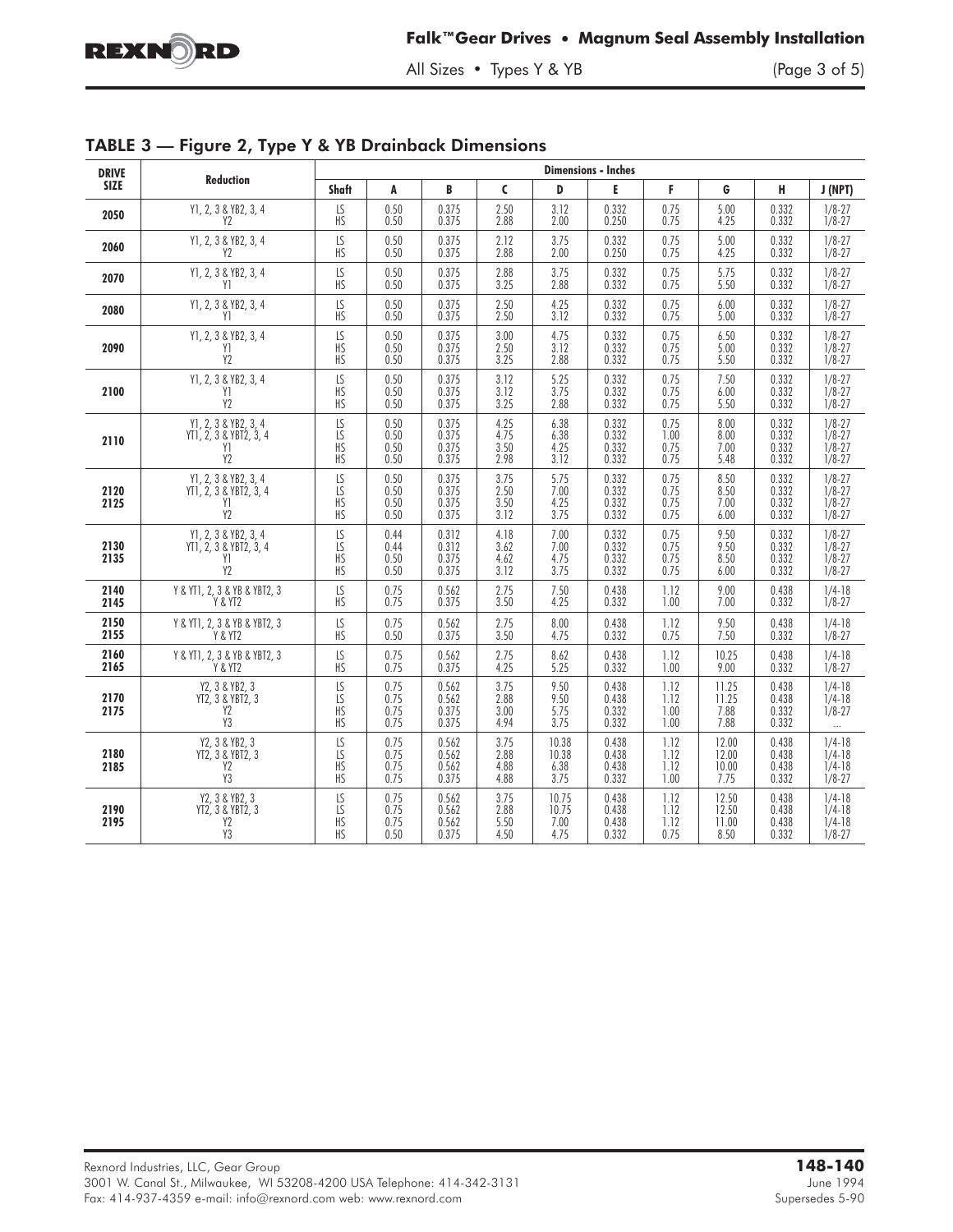



| DRIVE<br>SIZE | Sheft      | <b>Ratio Range</b>               | Dimensions - Inches  |                                |                         |                             |                                      |                       |                            |                                |                                        |
|---------------|------------|----------------------------------|----------------------|--------------------------------|-------------------------|-----------------------------|--------------------------------------|-----------------------|----------------------------|--------------------------------|----------------------------------------|
|               |            |                                  | A                    | B                              | c                       | ٥                           | ε                                    | F                     | G                          | н                              | J (NPT)                                |
| 1080          | 医丙胺        | 1.84 thru 4.57<br>5.06 this 7.59 | 0.50<br>0.50<br>0.50 | 0.375<br>0.375<br>0.375        | 2.50<br>2.88<br>2.50    | 4.25<br>3.75<br>3.12        | $\substack{0.332 \\ 0.332}$<br>0.332 | 0.75<br>0.75<br>0.75  | 6.00<br>6.00<br>5.00       | 0.332<br>$\frac{0.337}{0.332}$ | $1/8 - 27$<br>$1/8 - 27$<br>$1/8 - 27$ |
| 1090          | 达形形        | 1.84 thru 5.06<br>5.60 thru 7.59 | 0.50<br>0.50         | 0.375<br>0.375<br>0.375        | 3.00<br>3.88<br>2.50    | 4.75<br>3.75<br>3.12        | 0.332<br>0.332<br>0.332              | 0.75<br>0.75<br>0.75  | 6.50<br>7.00<br>5.00       | 0.332<br>0.332<br>0.332        | 1/8-27<br>$1/8 - 27$<br>1/8-27         |
| 1100          | 话丙         | 1.84 thru 2.76<br>3.05 thru 7.59 | 0.50<br>0.50<br>0.50 | 0.375<br>0.375<br>0.375        | 3.12<br>3.75<br>4.00    | $\frac{5.25}{3.91}$<br>3.75 | 0.332<br>0.332<br>0.332              | 0.75<br>0.75<br>0.75  | $7.50$<br>$7.00$<br>7.00   | 0.332<br>0.332<br>0.332        | $1/8 - 27$<br>$1/8 - 27$<br>$1/8 - 27$ |
| 1110          | 区的形        | 1.84 thru 2.76<br>3.05 thru 7.59 | 0.50<br>0.50         | 0.375<br>$\frac{0.375}{0.375}$ | 4.25★<br>3.25<br>1.50   | 6.38<br>$\frac{4.25}{4.25}$ | 0.332<br>$\frac{0.332}{0.332}$       | 0.75*<br>0.75<br>0.75 | <b>意00</b><br>7.00<br>7.00 | 0.332<br>$0.332$<br>$0.332$    | 1/8-27<br>$1/8 - 27$<br>$1/8 - 27$     |
| 1120<br>1125  | 15形形       | 1.84 thru 2.76<br>3.05 thru 7.59 | 0.50<br>0.50         | 0.375<br>0.375<br>0.375        | 3,751<br>$^{125}_{150}$ | 5.75%<br>4.25<br>4.25       | 0.332<br>$\frac{0.332}{0.332}$       | 0.75<br>0.75<br>0.75  | 8.50<br>7.00<br>7.00       | 0.332<br>$\frac{0.337}{0.332}$ | $1/8 - 27$<br>$1/8 - 27$<br>$1/8-27$   |
| 1130<br>1135  | 1Ś<br>H\$  | 쎄<br>Ш                           | 0.44<br>0.50         | 0.312<br>0.375                 | 4.188<br>4.00           | 7.00<br>4.75                | 0.332<br>0.332                       | 0.75<br>0.75          | 9.50<br>8.00               | 0.332<br>0.332                 | $1/8 - 27$<br>$1/8-27$                 |
| 1140<br>1145  | 15.<br>HS. | All<br>Ш                         | 0.75<br>0.50         | 0.562<br>0.375                 | 2.75<br>3.38            | $^{7.50}_{5.75}$            | 0.438<br>0.332                       | $^{1.12}_{0.75}$      | 9.00<br>8.00               | 0.438<br>0.332                 | 1/4.18<br>1/8-27                       |
| 1150<br>1155  | ïS<br>HS   | All<br>All                       | 0.75<br>0.50         | $0.562$<br>0.375               | 2.75<br>3.75            | $^{8.00}_{4.38}$            | 0.438<br>0.332                       | 1.12<br>0.75          | $7.50$<br>$7.00$           | 0.438<br>0.332                 | $1/4 - 18$<br>$1/8 - 27$               |
| 1160<br>1165  | 15<br>HS   | 쎼<br>Ш                           | 0.75<br>0.50         | 0.562<br>0.375                 | 2.75<br>3.88            | 8.62<br>7.00                | 0.438<br>0.332                       | 1.12<br>0.75          | 10.25<br>9.50              | 0.438<br>0.337                 | $1/4 - 18$<br>1/8-18                   |
| 1170<br>1175  | 15<br>HS   | М<br>Äll                         | 0.75<br>0.50         | 0.562<br>0.375                 | 175*<br>3.50            | 9.50<br>7.00                | 0.438<br>0.332                       | 1.12<br>0.75          | 11:25<br>9.50              | 0,438<br>0.332                 | 1/4.18<br>1/8.18                       |
| 1180<br>1185  | 15<br>HS   | All<br>All                       | 0.75<br>0.75         | 0.562<br>0.562                 | $3.75$ *<br>3.62        | 10.38<br>7.50               | 0.438<br>0.438                       | $\frac{112}{112}$     | 12.00<br>10.00             | 0.438<br>0.438                 | 1/4-18<br>$1/8 - 18$                   |
| 1190<br>1195  | 15<br>Жŝ   | All<br>Ш                         | 0.75<br>0.75         | 0.562<br>0.562                 | 3,75*<br>4.25           | 10.75<br>8.00               | 0.438<br>0.438                       | 1.12<br>1.12          | 12.50<br>11.00             | 0.438<br>0.438                 | 1/4.18<br>1/4.18                       |

TABLE 4 - Figure 2, Types YF & YFT Drainback Dimensions

→ For Size 1110YFT Dimension C is 4.75" and F is 1.00"<br>† For Size 1120/25YFT Dimension C is 2.50" and D is 7.00"<br>‡ For Size 1130/35 YFT Dimension C is 3.62"<br>● For Type YFT, Dimension C is 2.88"









Figure 3